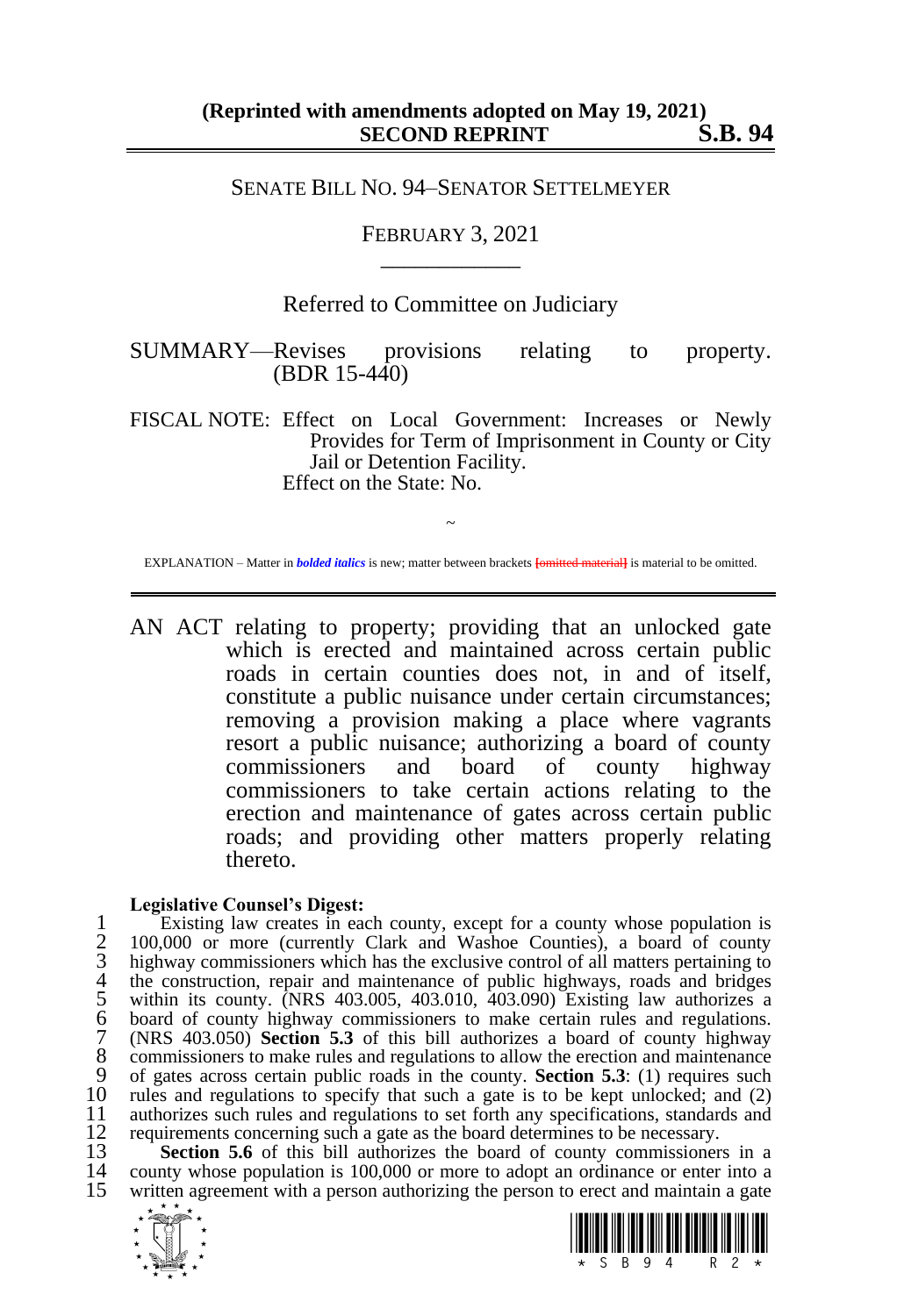16 across a public road in the county. **Section 5.6** requires any such ordinance or 17 agreement to contain provisions: (1) specifying that the gate is to be kept unlocked: 17 agreement to contain provisions: (1) specifying that the gate is to be kept unlocked;<br>18 and (2) ensuring that public access to the public road is not restricted in any manner 18 and (2) ensuring that public access to the public road is not restricted in any manner<br>19 and that the traveling public is able to travel on the public road without unnecessary delay.

19 and that the traveling public is able to travel on the public road without unnecessary<br>
20 delay.<br>
21 Existing law makes it a public nuisance for a person, by force, threat,<br>
22 intimidation or any other unlawful means, Existing law makes it a public nuisance for a person, by force, threat, 22 intimidation or any other unlawful means, to prevent or obstruct the free passage or 23 transit over or through certain highways, roads, state lands or other public lands or lands dedicated to public use or to knowingly misrepresent the status of or assert any right to the exclusive use and occupancy of any of those highways, roads, state lands or other public lands or lands dedicated to public use if the person has no leasehold interest in or claim or color of title to the highway, road, state land or 28 other public land or land dedicated to public use. (NRS 202.450) **Section 1** of this 29 bill provides that an unlocked gate which is erected and maintained across a public 30 road does not, in and of itself, constitute a public nuisance if the gate is erected and 30 road does not, in and of itself, constitute a public nuisance if the gate is erected and<br>31 maintained in accordance with the rules and regulations made pursuant to **section**<br>32 5.3 or an ordinance adopted or written ag maintained in accordance with the rules and regulations made pursuant to **section** 32 **5.3** or an ordinance adopted or written agreement entered into pursuant to **section**  33 **5.6**, as applicable. **Section 1** further provides that it is not a public nuisance for a person to fence or enclose public land if the fencing or enclosure is authorized or 35 required by a federal agency having jurisdiction over the public land. **Section 1** also 36 removes a provision of existing law making a place where vagrants resort a public 37 nuisance.<br>38 **Secti**e

**Sections 3-5** of this bill make conforming changes to reflect the addition of the provision made by **section 1**. 39 provision made by **section 1**.

## THE PEOPLE OF THE STATE OF NEVADA, REPRESENTED IN SENATE AND ASSEMBLY, DO ENACT AS FOLLOWS:

**1 Section 1.** NRS 202.450 is hereby amended to read as follows:<br>2 202.450 1. A public nuisance is a crime against the order and 2 202.450 1. A public nuisance is a crime against the order and 3 economy of the State.

4 2. Every place:<br>5 (a) Wherein any 5 (a) Wherein any gambling, bookmaking or pool selling is 6 conducted without a license as provided by law, or wherein any  $\sigma$  swindling game or device, or bucket shop, or any agency therefor is swindling game or device, or bucket shop, or any agency therefor is 8 conducted, or any article, apparatus or device useful therefor is kept;

9 (b) Wherein any fighting between animals or birds is conducted; 10 (c) Wherein any dog races are conducted as a gaming activity;

11 (d) Wherein any intoxicating liquors are kept for unlawful use, 12 sale or distribution;

13 (e) Wherein a controlled substance, immediate precursor or 14 controlled substance analog is unlawfully sold, served, stored, kept, 15 manufactured, used or given away; *or*

16 (f) That is regularly and continuously used by the members of a 17 criminal gang to engage in, or facilitate the commission of, crimes 18 by the criminal gang,  $\frac{1}{2}$ 

19 (g) Where vagrants resort,**]**

 $20 \rightarrow$  is a public nuisance.



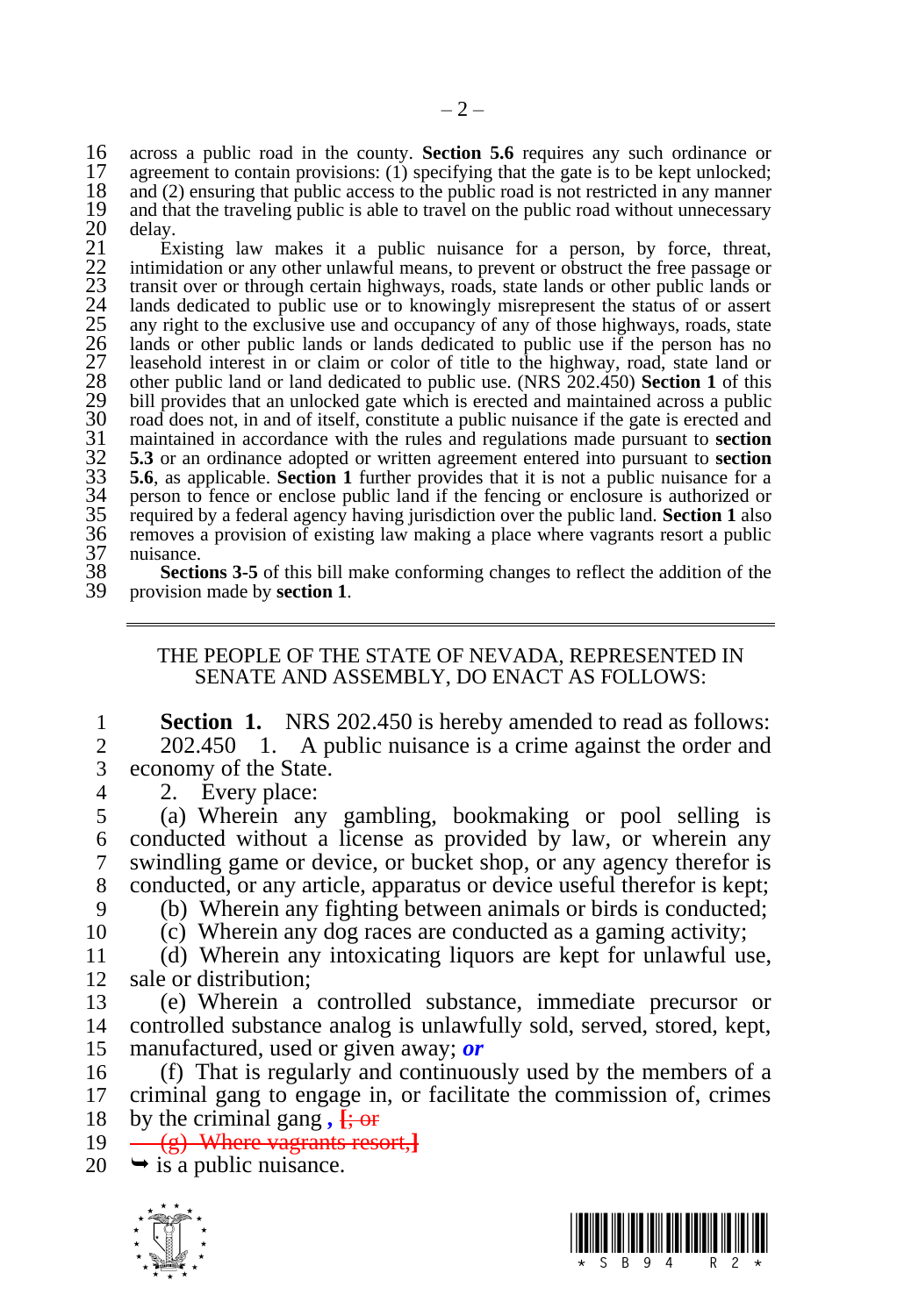1 3. Every act unlawfully done and every omission to perform a<br>2 duty, which act or omission: duty, which act or omission:

 (a) Annoys, injures or endangers the safety, health, comfort or repose of any considerable number of persons;

(b) Offends public decency;

 (c) Unlawfully interferes with, befouls, obstructs or tends to obstruct, or renders dangerous for passage, a lake, navigable river, bay, stream, canal, ditch, millrace or basin, or a public park, square, street, alley, bridge, causeway or highway; or

 (d) In any way renders a considerable number of persons 11 insecure in life or the use of property,<br>12  $\rightarrow$  is a public nuisance.

 $\rightarrow$  is a public nuisance.

 4. A building or place which was used for the purpose of unlawfully manufacturing a controlled substance, immediate precursor or controlled substance analog is a public nuisance if the building or place has not been deemed safe for habitation by the board of health and:

 (a) The owner of the building or place allows the building or place to be used for any purpose before all materials or substances 20 involving the controlled substance, immediate precursor or controlled substance analog have been removed from or remediated controlled substance analog have been removed from or remediated on the building or place by an entity certified or licensed to do so; or

23 (b) The owner of the building or place fails to have all materials 24 or substances involving the controlled substance, immediate or substances involving the controlled substance, immediate precursor or controlled substance analog removed from or remediated on the building or place by an entity certified or licensed to do so within 180 days after the building or place is no longer used for the purpose of unlawfully manufacturing a controlled substance, immediate precursor or controlled substance analog.

 5. **[**It**]** *Except as otherwise provided in subsections 6 and 7, it*  is a public nuisance for any person:

 (a) By force, threat or intimidation, or by fencing or otherwise enclosing, or by any other unlawful means, to prevent or obstruct the free passage or transit over or through any:

(1) Highway designated as a United States highway;

 (2) Highway designated as a state highway pursuant to NRS 408.285;

 (3) Main, general or minor county road designated pursuant to NRS 403.170:

(4) Public road, as defined in subsection 2 of NRS 405.191;

(5) State land or other public land; or

(6) Land dedicated to public use; or

 (b) To knowingly misrepresent the status of or assert any right to the exclusive use and occupancy of such a highway, road, state land or other public land or land dedicated to public use,



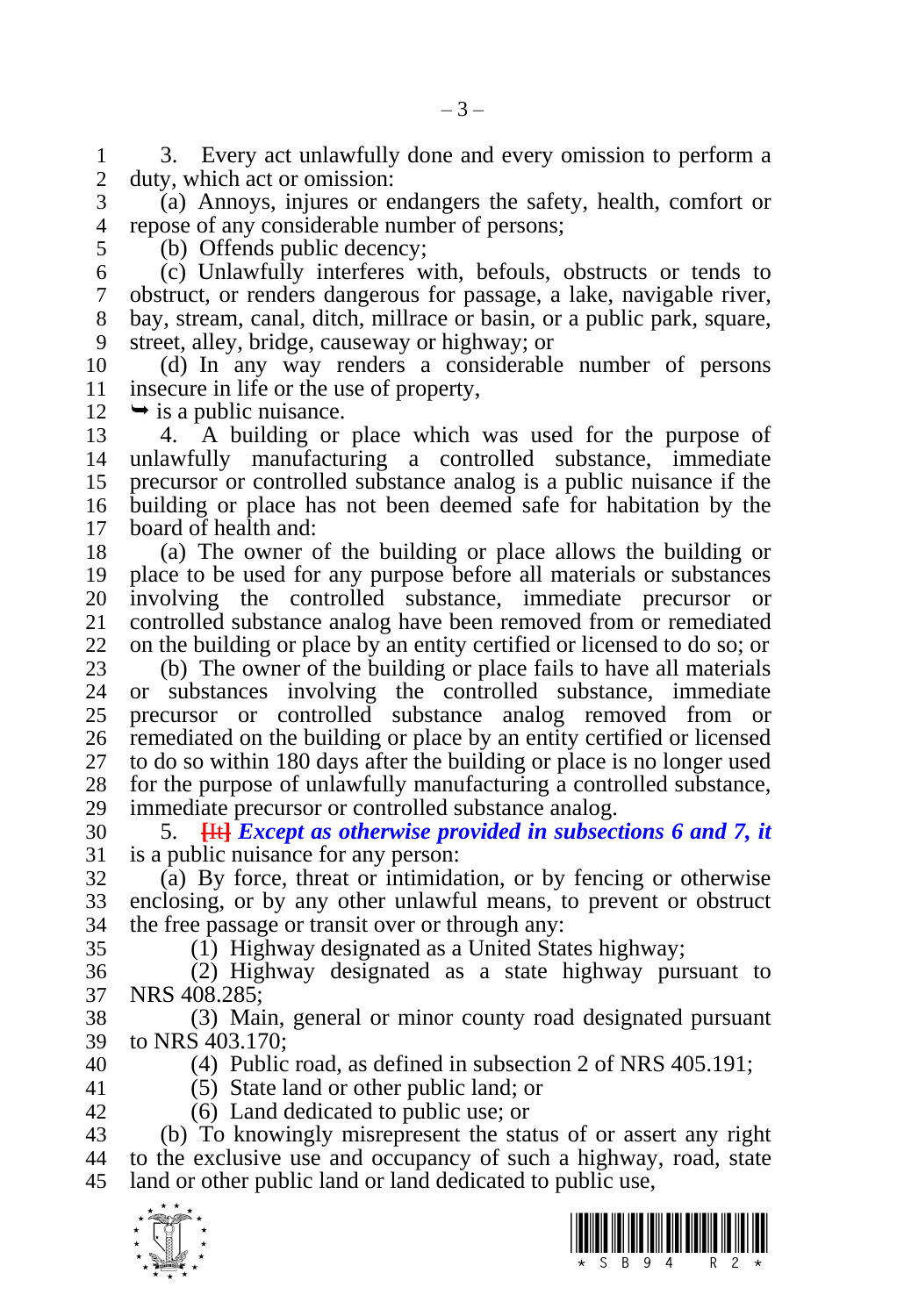$1 \rightarrow$  if the person has no leasehold interest, claim or color of title,<br>2 made or asserted in good faith, in or to the highway, road, state land made or asserted in good faith, in or to the highway, road, state land or other public land or land dedicated to public use.

6. *An unlocked gate which is erected and maintained across:* 

 *(a) A road described in subparagraph (3) or (4) of paragraph (a) of subsection 5 located in a county whose population is less than 100,000, does not, in and of itself, constitute a public nuisance if the gate is erected and maintained in accordance with the rules and regulations of the board of county highway commissioners made pursuant to section 5.3 of this act.*

 *(b) A road described in subparagraph (4) of paragraph (a) of subsection 5 located in a county whose population is 100,000 or more, does not, in and of itself, constitute a public nuisance if the gate is erected and maintained pursuant to an ordinance adopted or an agreement entered into by the board of county commissioners pursuant to section 5.6 of this act.*

 *7. It is not a public nuisance for a person to fence or otherwise enclose any public land if such fencing or enclosure is authorized or required by a federal agency having jurisdiction over the public land.* 

8. Agricultural activity conducted on farmland consistent with good agricultural practice and established before surrounding nonagricultural activities is not a public nuisance unless it has a substantial adverse effect on the public health or safety. It is presumed that an agricultural activity which does not violate a federal, state or local law, ordinance or regulation constitutes good agricultural practice.

 **[**7.**]** *9.* A shooting range is not a public nuisance with respect to any noise attributable to the shooting range if the shooting range is in compliance with the provisions of all applicable statutes, ordinances and regulations concerning noise:

 (a) As those provisions existed on October 1, 1997, for a shooting range that begins operation on or before October 1, 1997; or

 (b) As those provisions exist on the date that the shooting range begins operation, for a shooting range in operation after October 1, 1997.

 $38 \rightarrow A$  shooting range is not subject to any state or local law related to the control of noise that is adopted or amended after the date set forth in paragraph (a) or (b), as applicable, and does not constitute a nuisance for failure to comply with any such law.

 **[**8.**]** *10.* A request for emergency assistance by a tenant as described in NRS 118A.515 and 118B.152 is not a public nuisance.

**[**9.**]** *11.* As used in this section:



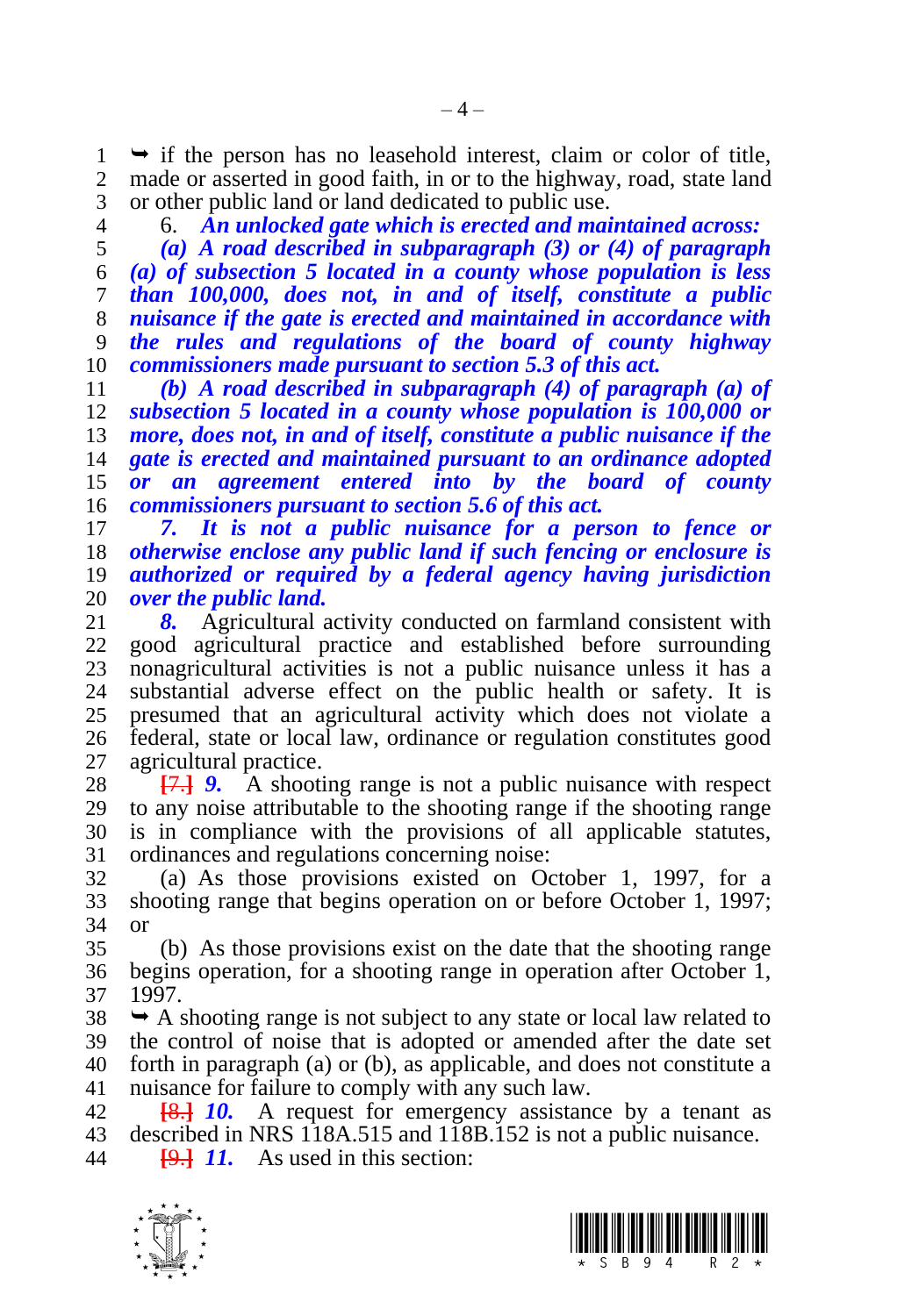$\frac{1}{\sqrt{2}}$  (a) "Board of health" has the meaning ascribed to it in NRS 439.4797. (b) "Controlled substance analog" has the meaning ascribed to it in NRS 453.043. (c) "Criminal gang" has the meaning ascribed to it in NRS 193.168. (d) "Immediate precursor" has the meaning ascribed to it in NRS 453.086. (e) "Shooting range" has the meaning ascribed to it in NRS 40.140. (f) "State land" has the meaning ascribed to it in NRS 383.425. **13 Sec. 2.** (Deleted by amendment.)<br>14 **Sec. 3.** NRS 244.363 is hereby an **Sec. 3.** NRS 244.363 is hereby amended to read as follows: 244.363 Except as otherwise provided in subsection 3 of NRS 40.140 and subsection **[**7**]** *9* of NRS 202.450, the boards of county commissioners in their respective counties may, by ordinance regularly enacted, regulate, control and prohibit, as a public nuisance, excessive noise which is injurious to health or which 20 interferes unreasonably with the comfortable enjoyment of life or 21 property within the boundaries of the county. property within the boundaries of the county. **Sec. 4.** NRS 266.335 is hereby amended to read as follows: 23 266.335 The city council may:<br>24 1. Except as otherwise provide 1. Except as otherwise provided in subsections 3 and 4 of NRS 40.140 and subsections *6,* 7 *,* **[**and 8**]** *9 and 10* of NRS 202.450, determine by ordinance what shall be deemed nuisances. 2. Provide for the abatement, prevention and removal of the nuisances at the expense of the person creating, causing or committing the nuisances. 3. Provide that the expense of removal is a lien upon the property upon which the nuisance is located. The lien must: (a) Be perfected by recording with the county recorder a statement by the city clerk of the amount of expenses due and unpaid and describing the property subject to the lien. (b) Be coequal with the latest lien thereon to secure the payment of general taxes. (c) Not be subject to extinguishment by the sale of any property because of the nonpayment of general taxes. (d) Be prior and superior to all liens, claims, encumbrances and titles other than the liens of assessments and general taxes. 4. Provide any other penalty or punishment of persons responsible for the nuisances. **Sec. 5.** NRS 268.412 is hereby amended to read as follows: 268.412 Except as otherwise provided in subsection 3 of NRS 40.140 and subsection **[**7**]** *9* of NRS 202.450, the city council or